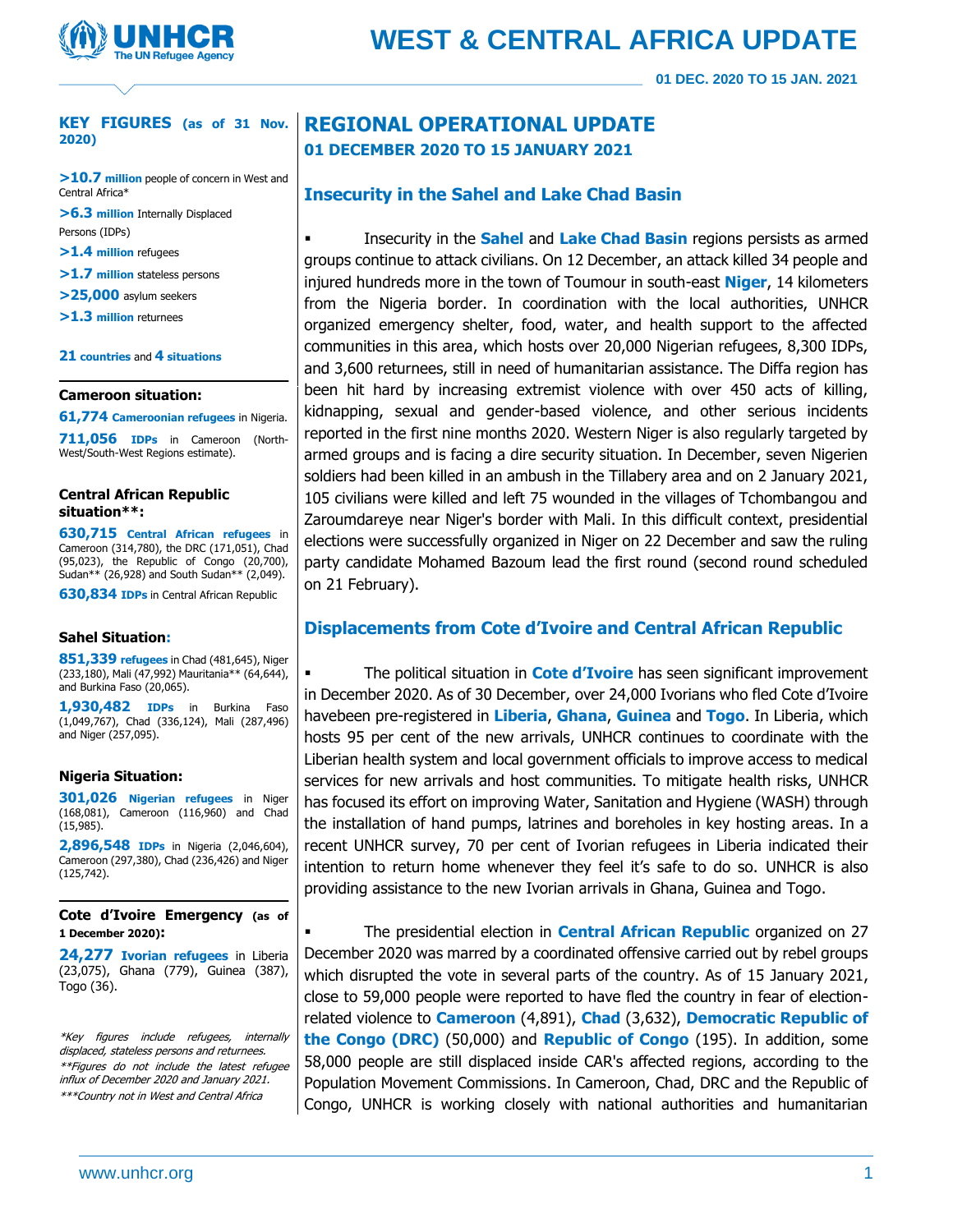# **WEST & CENTRAL AFRICA UPDATE**



## **01 DEC. 2020 TO 15 JAN. 2021**

partners to support the new arrivals with water, shelter, access to health and adequate sanitation to prevent the spread of COVID-19 and other diseases. As the situation remains tense, UNHCR also urges governments

to continue to facilitate access to asylum despite restrictions on crossborder movements due to the COVID-19 pandemic. The facilitation of repatriation of Central African refugees from Cameroon and the DRC, which resumed in November 2020, has now been suspended until the situation in CAR stabilizes and allows for safe and sustainable returns. Nearly a quarter of CAR's population of 4.7 million was forcibly displaced by the end of 2020, including 630,000 refugees in neighboring countries and 630,000 displaced internally.



## **Key UNHCR Activities**

Families arrive in Ndu village in the Democratic Republic of the Congo after fleeing Bangassou town in the Central African Republic. © UNHCR DRC/Ghislaine Nentobo

- On 7 December, UNHCR **Burkina Faso** began the relocation of refugees to Goudoubo camp in the country's north-east from the nearby town of Dori. In March 2020, a series of violent attacks and ultimatums by armed extremists forced over 9,000 Malian refugees to abandon the site, some 5,000 of them opting to return home to Mali where UNHCR assisted them on arrival. Those who stayed in Burkina Faso settled in the Djibo area, living in difficult conditions amongst local communities and a growing IDP population. Planned by UNHCR and the National Commission for Refugees (CONAREF), in coordination with humanitarian partners and representatives of the refugee community, this relocation exercise was preceded by a rehabilitation of Goudoubo camp. In addition to the construction of 1,500 shelters, UNHCR and partners have improved water and sanitation systems, rehabilitated various public infrastructures and community buildings, refurbished and restocked a health clinic, and primary and secondary schools are ready to reopen and welcome students. Refugees are also receiving support towards resuming an economic activity and achieve self-reliance. Some have already started reopening small businesses, including grocery and butcher shops, and 130 families were provided with 10 goats each. A total of 500 families, including 440 from the refugee and 60 from the host communities, will be supported as part of this livelihood initiatives. As of end of December 2020, over 3,000 Malian refugees moved back into Burkina Faso's Goudoubo refugee camp and relocations are continuing with a total of over 5,000 refugees expected to be back in the camp by the end of the exercise.
- In **Nigeria**, the north-western states of Katsina, Sokoto and Zamfara continue to face violence and armed banditry, the most recent incident being the abduction (claimed by Boko Haram) in early December of at least 300 schoolboys in Kankara Local Government Area. Since 2019, this dire insecurity has forced over 70,000 Nigerians to seek refuge in the Maradi region of **Niger** where over 17,000 people have also been internally displaced by the recurring raids of Nigerian criminal groups across the border. In this volatile context, UNHCR pursues its effort to relocate the refugees to the villages Dan Dadji Makaou, Garin Kaka and Chadakori away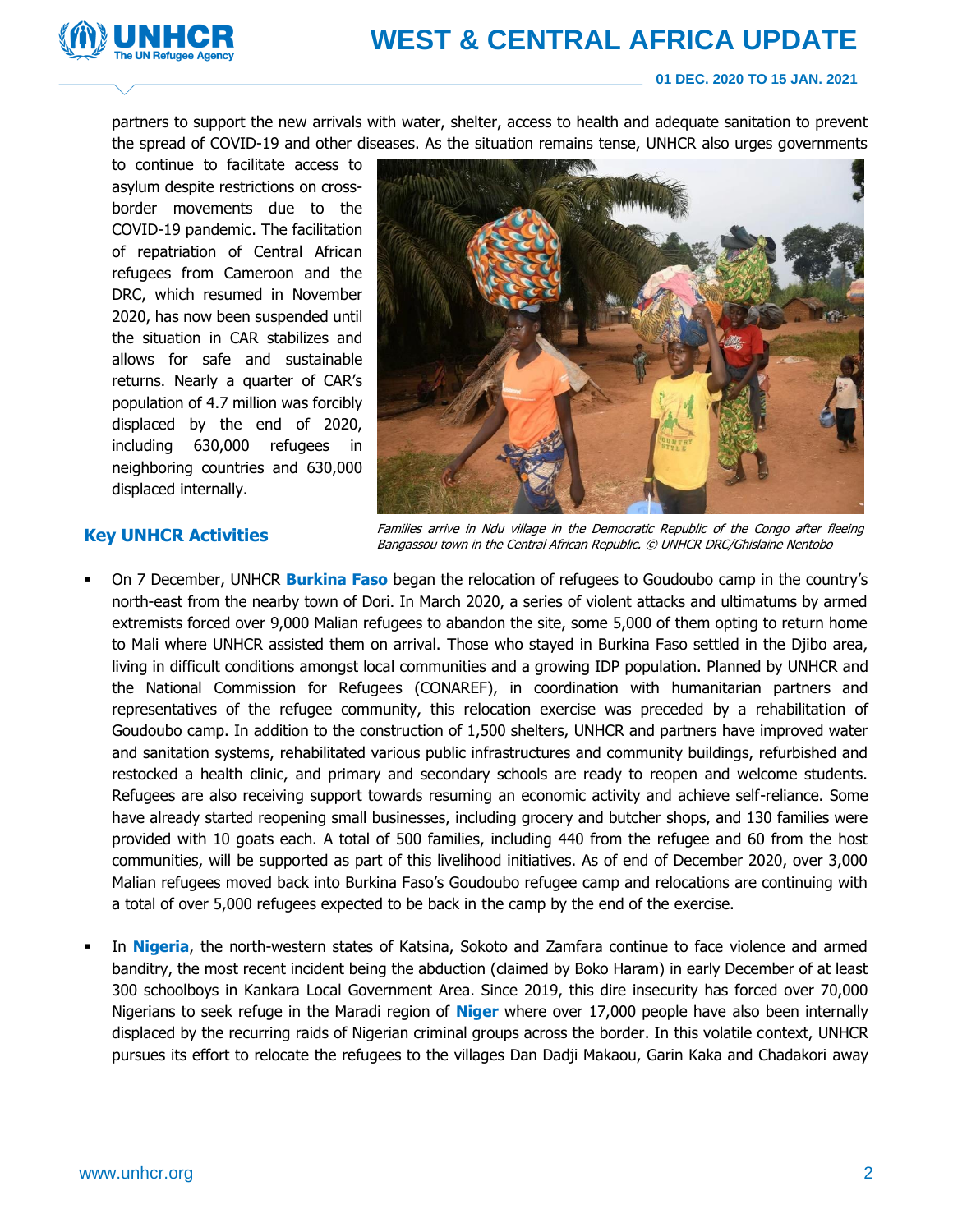

## **WEST & CENTRAL AFRICA UPDATE**

**01 DEC. 2020 TO 15 JAN. 2021**

from the border, to ensure their effective protection and ease the pressure on host populations of the border area. As of 15 of December, 10,447 refugees have been relocated out of the 12,000 planned for 2020. The assistance provided by UNHCR and its partners also targets the host populations of these traditionally underserved areas, where basic infrastructure and public services are lacking.

In **Chad**, the Minister of National Education and Civic Promotion validated the [Refugee Education](https://data2.unhcr.org/en/documents/details/83328)  [Strategy 2030](https://data2.unhcr.org/en/documents/details/83328) on 27 November 2020.



Relocation of refugees is ongoing in Goudoubo camp near Djibo, in the North-East of Burkina Faso © UNHCR Burkina Faso / Moussa Bougma

Resulting from a collaboration initiated in 2019 between the Ministry, UNHCR, national technical and financial partners, as well as the refugee and host communities, the Refugee Education Strategy will strengthen the equitable inclusion of refugee, stateless, internally displaced, asylum-seeker and returnee children in the national education system, as pledged by the Chadian Government during the Global Refugee Forum in 2019.

In addition, on 23 December 2020, Chad has adopted its first-ever asylum law in line with the pledge the country made during the 2019 Global Refugee Forum in Geneva. In line with the international standards enshrined in the 1951 Refugee Convention and its protocol and the 1969 OAU Convention on Refugees, this new legal framework will enhance protection for the nearly 480,000 refugees and asylum-seekers currently hosted in the country. It provides them officially with freedom of movement, the right to work and access to healthcare, education, and

"Chad is one of the pioneers in terms of inclusion of refugees in the national education system and a world reference" Mr. Papa Kysma Sylla UNHCR Chad Representative

justice. With more than 915,000 refugees, asylum-seekers, internally displaced people, and Chadian returnees, Chad is one of the largest host countries in Africa.

## **Funding Situation**



## **CONTACTS**

**Regional Bureau for West & Central Africa**

**Romain Desclous**, Senior Communication Officer: desclous@unhcr.org, Tel: +221 78 639 6385 Antoine Sfeir, Regional Reporting Officer[: sfeira@unhcr.org,](mailto:sfeira@unhcr.org) Tel: +221 77 332 58 57 Twitter : @UNHCRWestAfrica – Facebook : UNHCR West & Central Africa